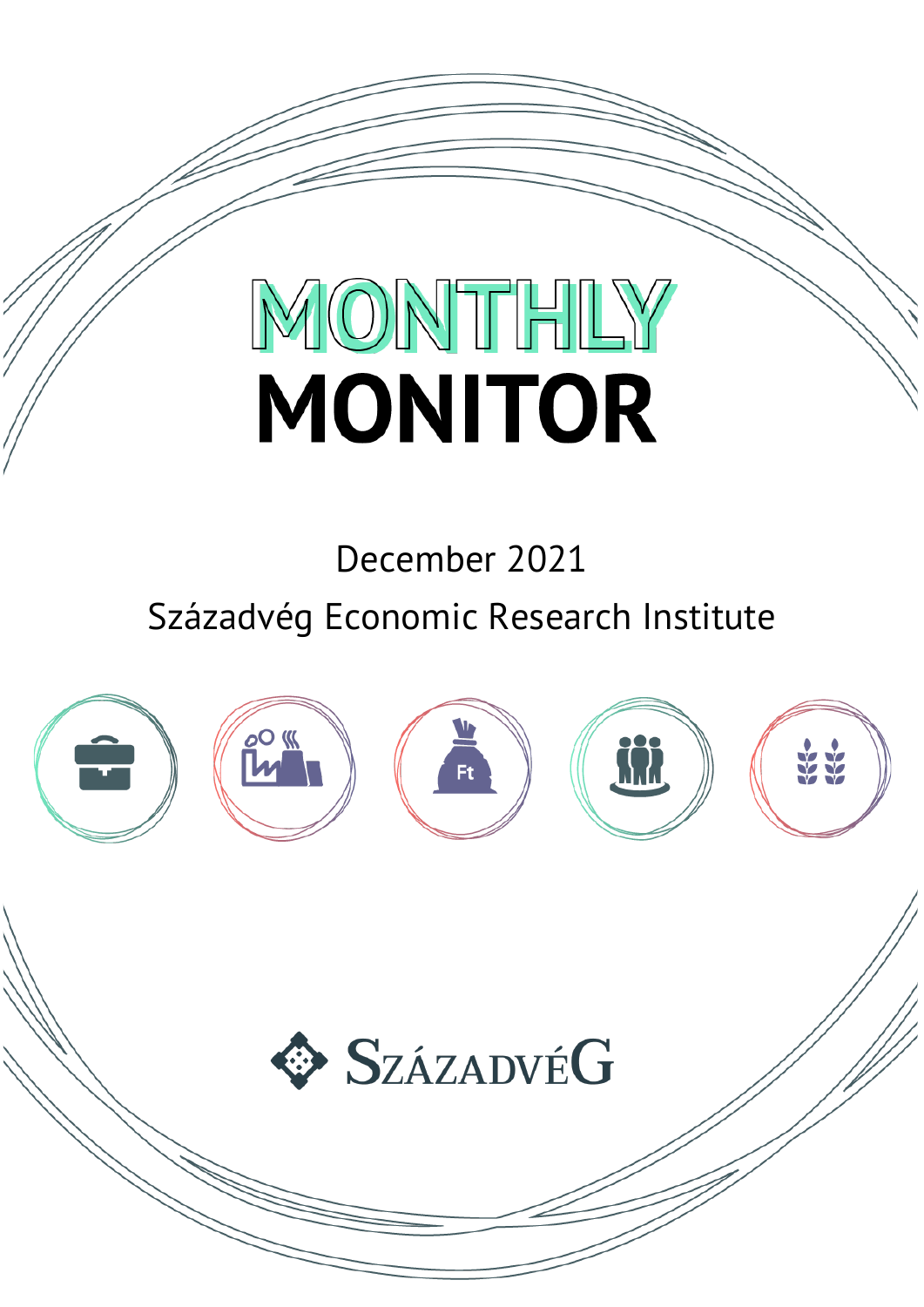

# **Table of Contents**

| 3. Macroeconomic forecast of Századvég Economic Research  20 |  |
|--------------------------------------------------------------|--|
|                                                              |  |

### **DISCLAIMER**

*The present publication is Századvég Economic Research Co.'s intellectual property prepared for its partners for information purposes, on the basis of data supplied by external parties. Accordingly, the statements and projections included in the publication cannot be regarded as professional or other advice, and Századvég Economic Research Co. does not undertake any responsibility for the effectiveness of the decisions based on them.*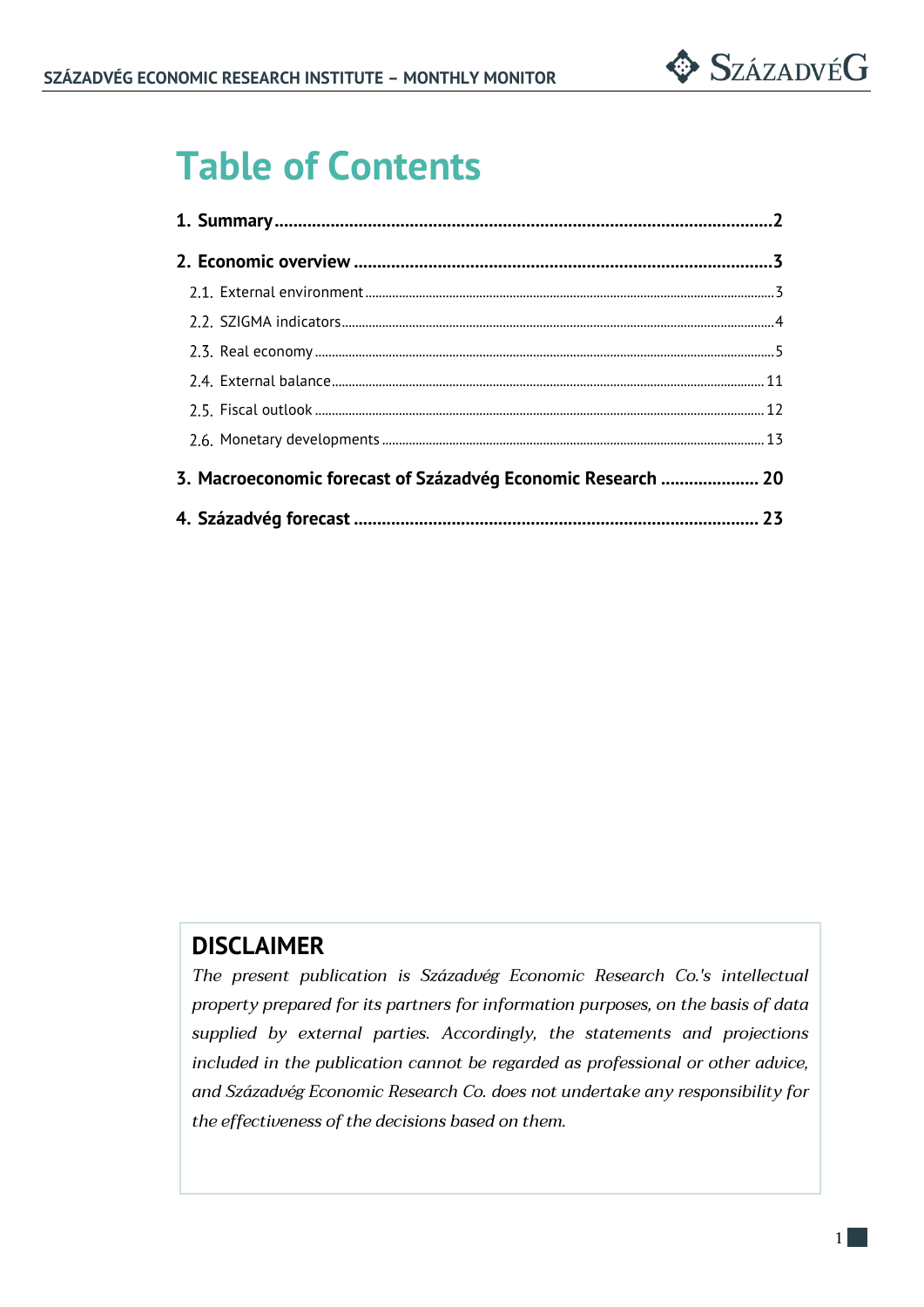# **1. Summary**

**THE ECONOMY COULD HAVE GROWN BY 6.6% IN 2021**

**According to our latest forecasts, economic growth could reach 5.3% in 2022 and 4.8% in 2023. After 5.1% in 2021, inflation could reach 5.3% in 2022 and 3.7% in 2023.**



*Source: Századvég*

#### **HUF yield curve (%)**



*Source: Refinitiv*

| <b>Forecast (20 Dec 2021)</b>            | 2022 |
|------------------------------------------|------|
| GDP volume change (%)                    | 5,3  |
| Inflation (annual average, %)            | 5,3  |
| <b>Gross wages</b>                       | 11,3 |
| <b>Exchange rate (annual</b><br>average) | 365  |

The latest forecast is based on the detailed GDP estimate for Q3. In the second estimate, the Hungarian Central Statistical Office confirmed that economic output was 6.1% up on a year earlier.

On the production side, agricultural output was 3.8% down on a year earlier, while industry grew by 2.5%, construction by 20.1% and services by 6.8%. This translates into a growth contribution of -0.2, 0.5, 1.0 and 3.8 percentage points for each sector, respectively.

On the consumption side, consumption grew by 5.2%, investment by 9.6% and government spending by 5.0%, adding 2.4, 2.7 and 0.5 percentage points to growth, respectively. The expansion of imports (5.6%) exceeded that of exports (1.4%), so the development of the foreign trade balance pulled back economic growth by 3.2 percentage points.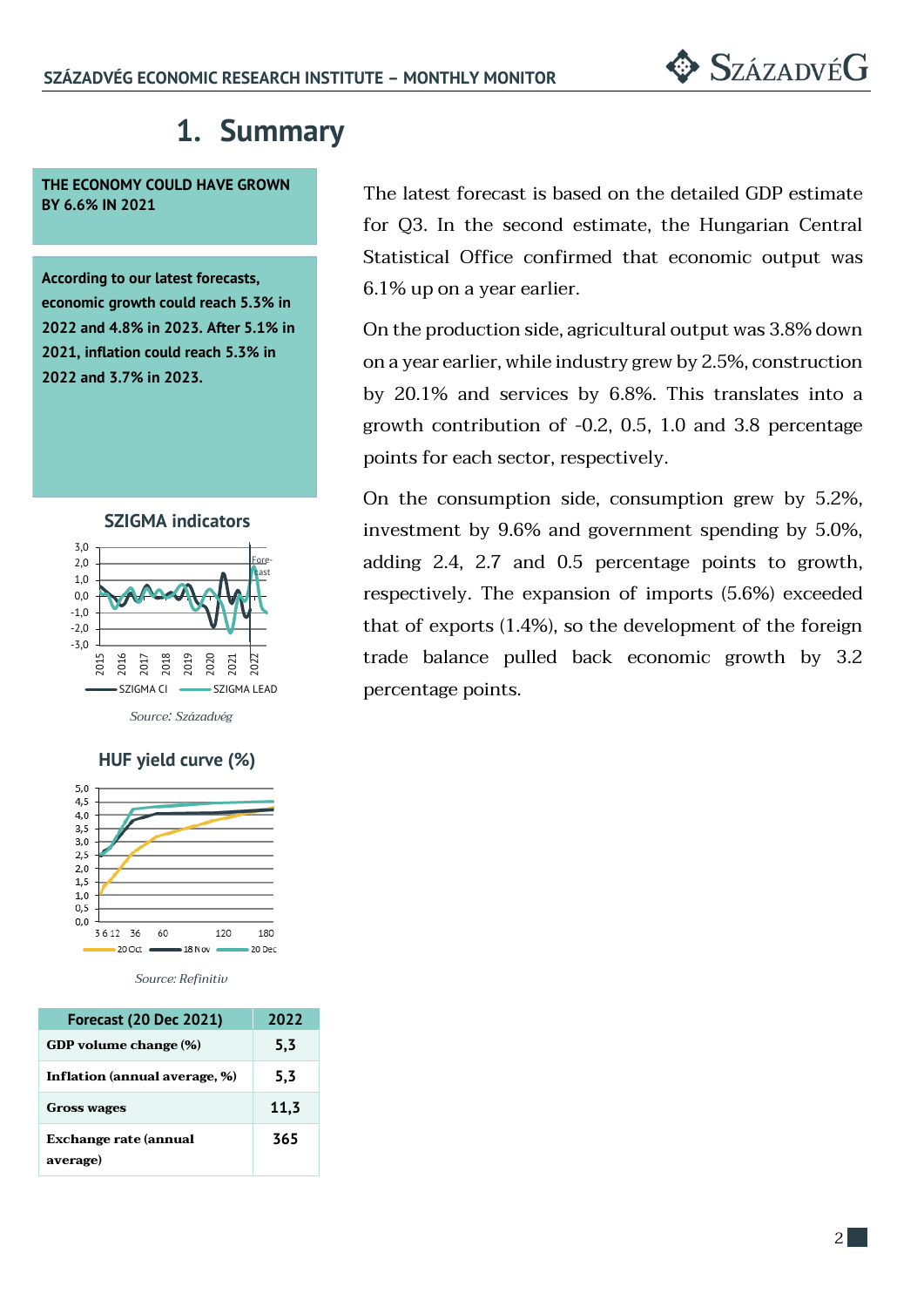## **2. Economic overview**

## **External environment**

The European Central Bank did not change its interest rate conditions at its December meeting. The base rate therefore remains unchanged at 0% in

**The ECB has stopped the Pandemic Emergency Purchase Programme.**

the euro area, while the interest rate corridor is -0.5% at the bottom and 0.25% at the top. However, there has been a significant change in asset purchase programmes. The ECB has decided to end the Pandemic Emergency Purchase Programme (PEPP) from March 2022. The central bank has, however, postponed the renewal of bonds purchased under the PEPP by one year, until the end of 2024. The central bank stressed that

it would be flexible in renewing maturing bonds in the event of market turbulence and that it could also restart net purchases. The Communication illustrates this explicitly with the example of the Greek economy, i.e. under certain market conditions, reinvested bonds may include a higher proportion of a country's government securities than in the case of the maturing bonds, in order to ensure that the monetary transmission reaches all Member States equally. It was also decided that, to avoid a shock from the phasing out of the PEPP, the central bank will increase the monthly limit of the asset purchase programme (APP) to EUR 40 billion in Q2 and EUR 30 billion in Q3, returning to the previous pace of EUR 20 billion from Q4 onwards. The central bank is expected to complete asset purchases before the first interest rate increase, but it will continue to renew maturing bonds afterwards.

The latest forecast of the European Central Bank was published together with the December interest rate decision. It forecasts that the euro area economy could grow by 5.1% this year, slowing to 4.2% next year and 1.6% by 2024. Compared with the September forecast, this represents a slight improvement for this year and a 0.4% deterioration for next year. Inflation could reach 2.6% this year and 3.2% in 2022, before slowing to 1.8% in 2023-2024, slightly below the central bank's target. This is mainly driven by energy price developments, with the inflation rate without energy prices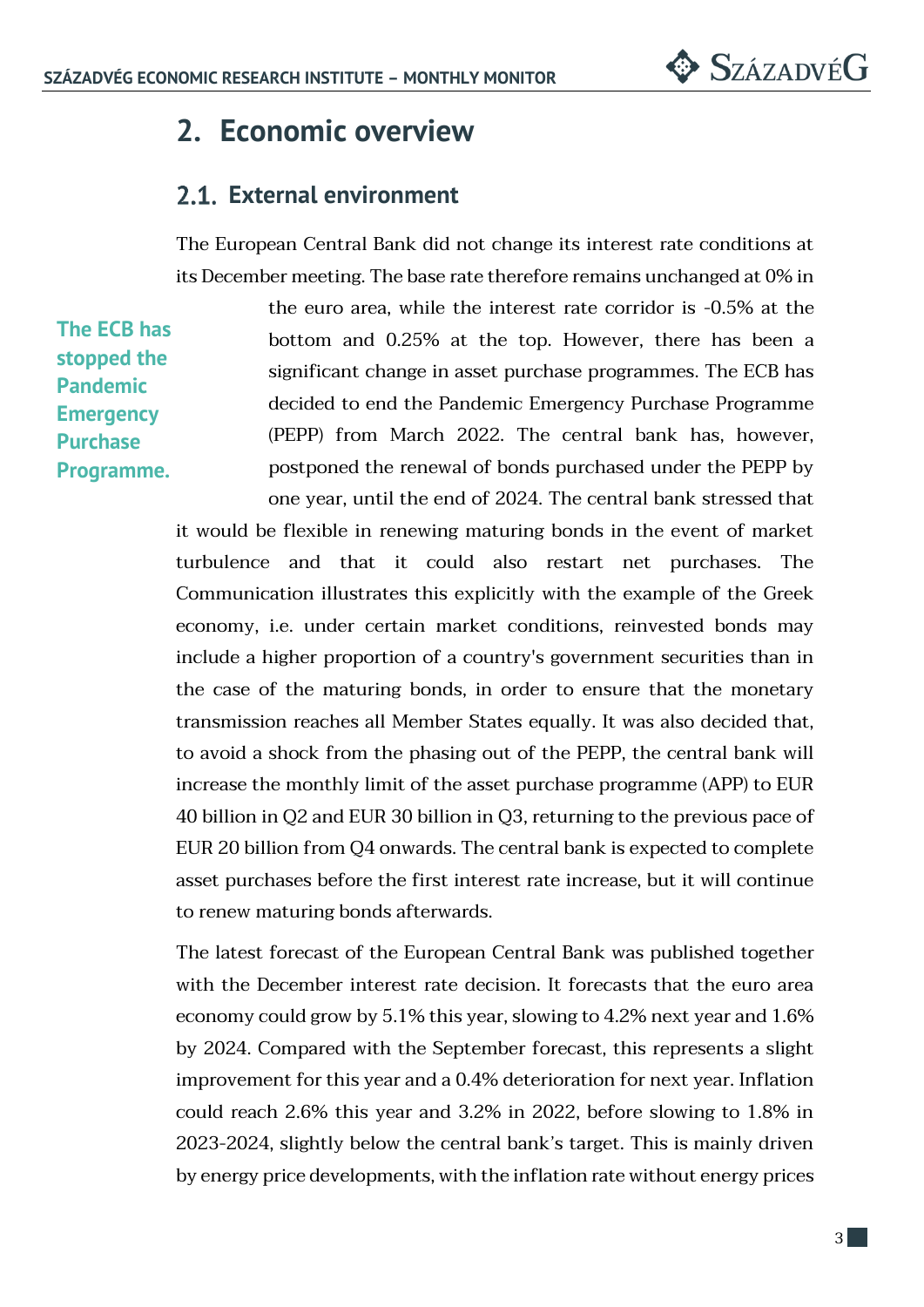likely to remain below the 2% target throughout the forecast period. The budget deficit is also expected to narrow only slowly in the euro area, reaching 3.9% of GDP this year, falling to 3.2% next year and 1.8% by 2024. Even so, the government debt-to-GDP ratio is set to decline substantially as a result of economic growth, from 97.3% last year to 96.6% this year and 89.7% over the next 3 years.

## **SZIGMA indicators**

The SZIGMA CI indicator, which provides a snapshot of the current state of the Hungarian economy, remained negative in November, meaning that

**The Hungarian economy continues to expand below trend.**

the economy continued to grow at a below-trend rate. The volume index of domestic industrial sales increased on both a monthly and annual basis in October 2021, by 2.1% and 9.5% respectively, while export sales fell by 5.9% compared to September 2021 and by 9.7% compared to October 2020. The

segment's new domestic sales orders also increased on a monthly (+4.3%) and annual basis (+4.2%), while new export sales orders fell (by 25.2% and 17.6%, respectively). Risks to the industry's contribution to economic growth include shortages of raw materials, rising energy prices, chip shortages and transport difficulties. The month-end contract volume in construction decreased on a monthly basis (by 5.7%), while it exceeded the previous year's level (by 6.7%). The number of new non-residential buildings increased by 7.8% compared to September and by 44.6% compared to October 2020.

The SIGMA LEAD indicator, which reflects our expectations for the nearterm performance of the domestic economy, points to above-trend expansion until March 2022, and then below trend until the end of the forecast horizon. The Ifo Business Climate index, a gauge of business sentiment in the German economy, fell by 1.2 index points on a monthly basis in November, while it was 5.5 index points higher than a year earlier. The external environment continues to be dominated by the coronavirus pandemic and shortages of raw materials. Retail sales continued to expand in October 2021; the sector's contribution to growth could, therefore, be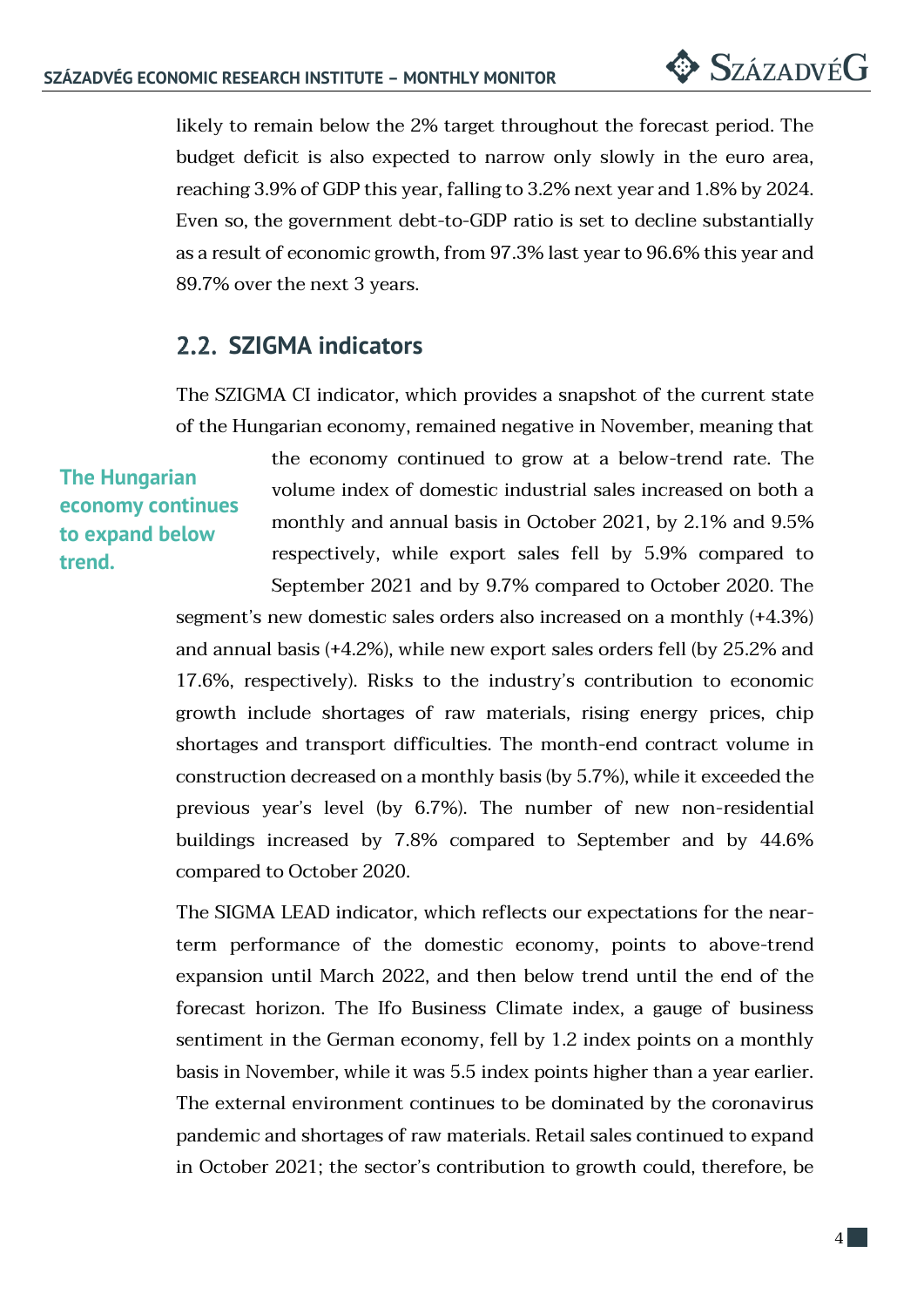positive. The consumer confidence index measured by Eurostat dropped substantially, by 8.3 index points month on month, while it was 1.9 index points higher than a year earlier. The negative index value implies that an improvement in confidence could further expand sales of the segment. We expect economic growth to be between 6% and 7% for 2021.





*Source: Századvég*

## 2.3. Real economy

The Hungarian Central Statistical Office's second estimate for Q3 2021

#### **Hungarian GDP grew by 6.1%.**

showed a 6.1% year-on-year increase in gross domestic product, due to both the rebound in the economy and the base effect. On a seasonally and calendar-adjusted basis, GDP volume was 6.1% higher than in the same period of the previous year, while it was 0.7% higher than in the previous quarter.

On the production side, the added value generated by agriculture decreased by 3.8% compared to the level a year earlier. The added value generated by the industry increased by 2.5% in the period under review, while that of manufacturing within the industry increased by 2.6% compared to Q3 2020. The added value generated by the construction industry in Q3 2021 was 20.1% higher, that of services was 6.8% higher than one year before. Construction contributed 1.0 percentage point to GDP growth, services 3.8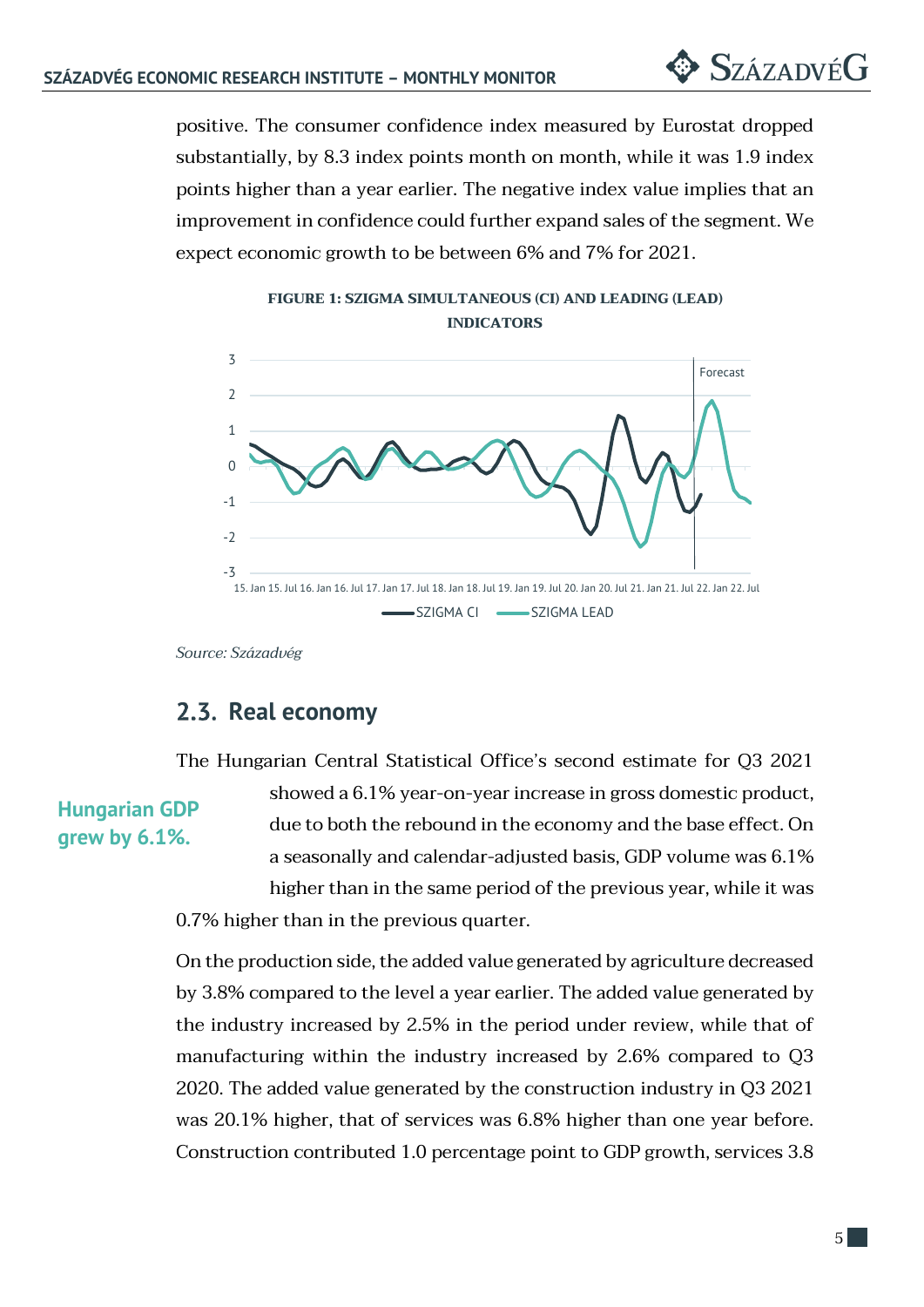percentage points and industry 0.5 percentage point, while agriculture moderated GDP growth by 0.2 percentage point.

On the consumption side, household final consumption expenditure increased by 5.2% and the volume of collective consumption by 5.0% compared to Q3 2020. Gross fixed capital formation increased by 9.6% compared to the same period of the previous year.

In Q3 2021, the volume of exports was 1.4% higher than in the same period of the previous year, while the volume of imports was 5.6% higher. However, the trade balance reduced GDP growth by 3.2 percentage points. Within exports, exports of services increased by 13.0%, while exports of goods decreased by 1.2% on an annual basis. Imports of services increased by 13.3% and imports of goods by 4.3% compared to the same period last year.

**FIGURE 2: CONTRIBUTION TO Y-O-Y GDP-GROWTH (EXPENDITURE APPROACH; %)**



*Source: HCSO. \*: with any kind of social transfers*

In October, industrial production was again down on a year earlier, by 3.4%

**Industrial production fell by 3.4%.**

in raw data and 2.7% in working-day adjusted data, as a result of shortages of raw materials. Based on seasonally adjusted data, output increased by 0.3% compared to the previous month. The total volume of sales in the industry was 4.5% lower in September than one year before. Within this, domestic sales grew by 8.3%, while export sales fell by 11.3%.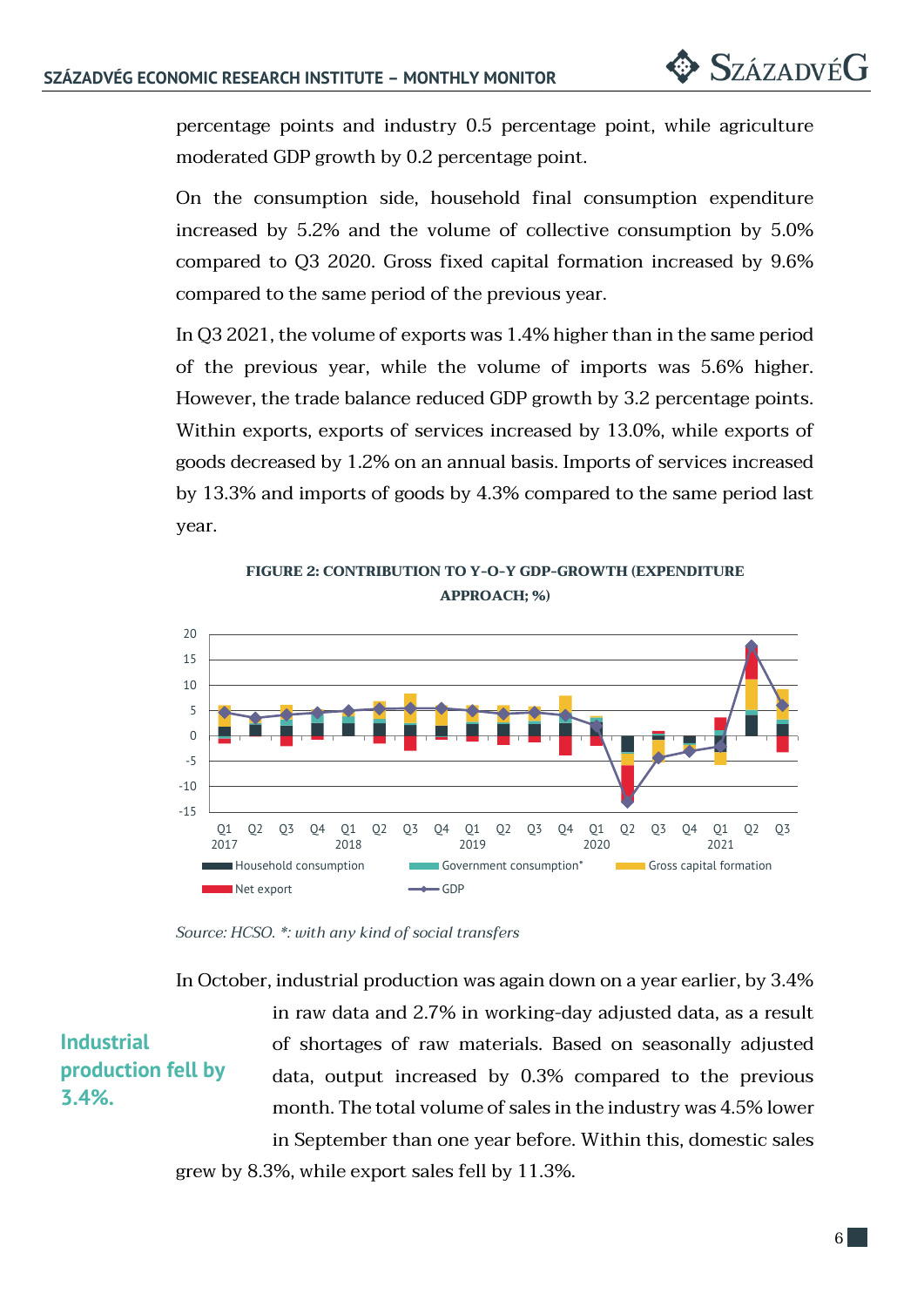

**FIGURE 3: INDUSTRIAL OUTPUT AND SALES (JANUARY 2017 =** 

*Remark: Seasonally and working-day adjusted data Source: HCSO, Századvég*

Among the individual sub-sectors of industry, mining output was 19.8% higher, energy output was 11.1% higher and manufacturing output was 4.6% lower than in October 2020. A major contributor to the decline in manufacturing output was the significant 29.8% drop in the output of the automotive sector. However, there were also notable declines in computer manufacturing (10.7%) and pharmaceuticals production (9.2%). The highest growth in October was recorded in the coke and refined petroleum products sector (32.5%), followed by electrical equipment (19.3%) and the metals industry (18.0%). The volume of orders in the priority sectors is up significantly, by 11.5% compared to a year earlier. This is explained by high demand and the supply struggling to satisfy it. At the same time, domestic sales orders are 10.9% lower than a year earlier, while export sales orders are 13.5% higher. The volume of new orders in priority sectors is 14.5% lower than a year earlier. Within this, the volume of new domestic sales orders increased by 4.2% and that of new export sales orders fell by 17.6%, which is a negative sign for the industry's expected performance.

#### **Construction output grew by over 10%.**

Construction output continues to develop positively: in October, the sector's output was 14.5% higher than in the same period last year and 1.1% higher than in September. The two main building groups grew at different rates on an annual basis, with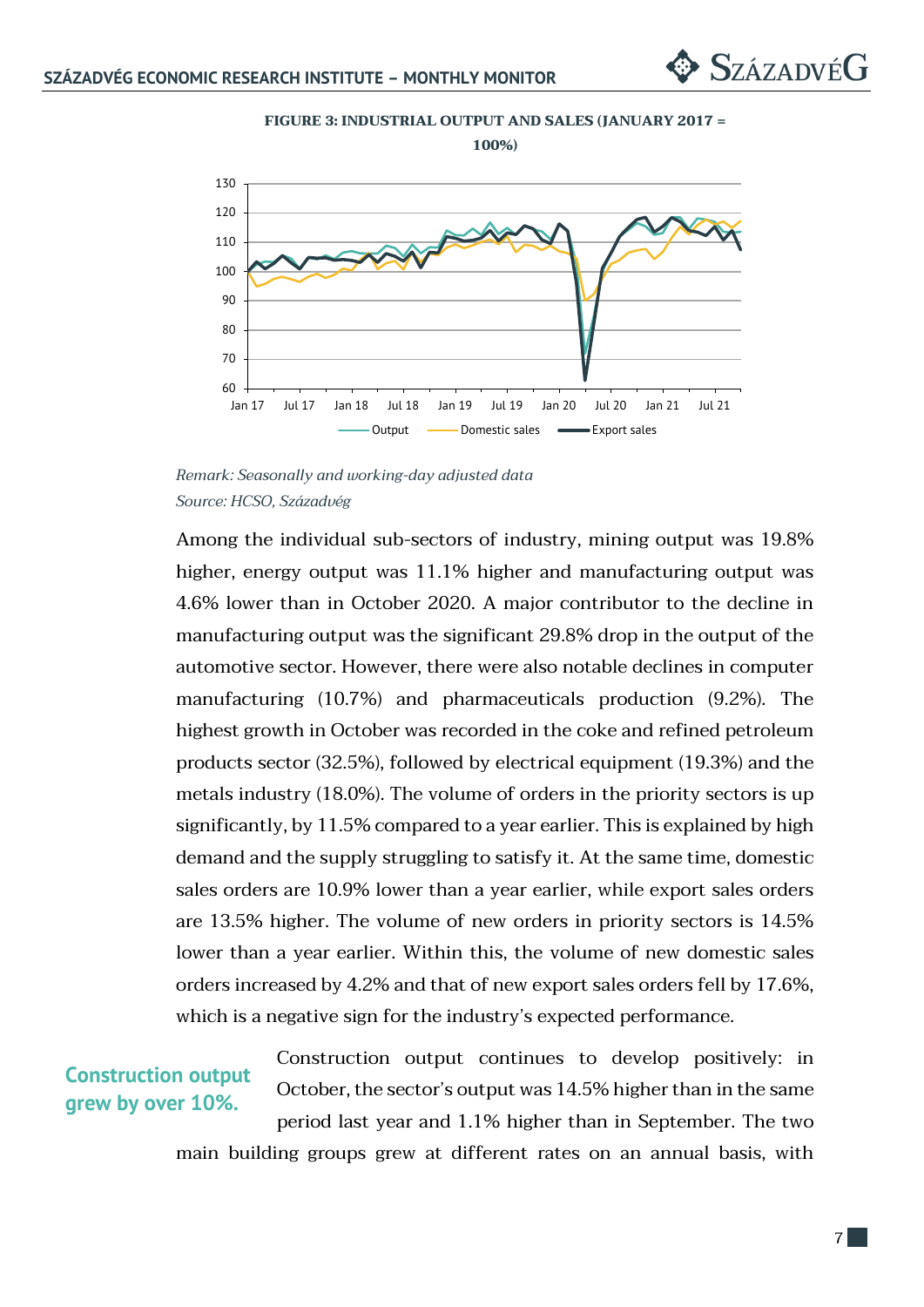buildings increasing by 19.7% and civil engineering works by 9.7%. The contract volume in the sector at the end of October was 6.7% higher than a year earlier. Within this, the volume of contracts for the construction of buildings increased by 12.6% and that for civil engineering works by 2.8%. The volume of new sales orders was considerably, 3.7% lower than one year before. Year on year, the volume of new contracts for buildings fell by 4.5% and that for civil engineering works by 2.9%.

#### **FIGURE 4: CONSTRUCTION SECTOR (JANUARY 2017 = 100%)**



*Remark: Seasonally and working-day adjusted data Source: HCSO, Századvég*

In October 2021, retail sales increased by 5.7% compared to the same period of the previous year, based on both raw data and calendar-adjusted data. Adjusted data show an increase of 0.3% compared to the previous month. In October 2021, the calendar-adjusted volume of sales increased by 3.4% in specialised and non-specialised food shops, by 6.3% in nonfood shops and, given the low baseline value, by 11.5% in fuel retail, **The volume of retail sales increased by** 

relative to October 2020.

**5.7%.**

In October 2021, parcel companies and web-shops continued their years of dynamic growth, up 11.9% year on year on a calendar-adjusted basis. Significant increases were also seen in the turnover of shops selling second-hand goods (16.7%), shops selling textile products, clothing and footwear (16.1%), and shops selling pharmaceuticals and medicinal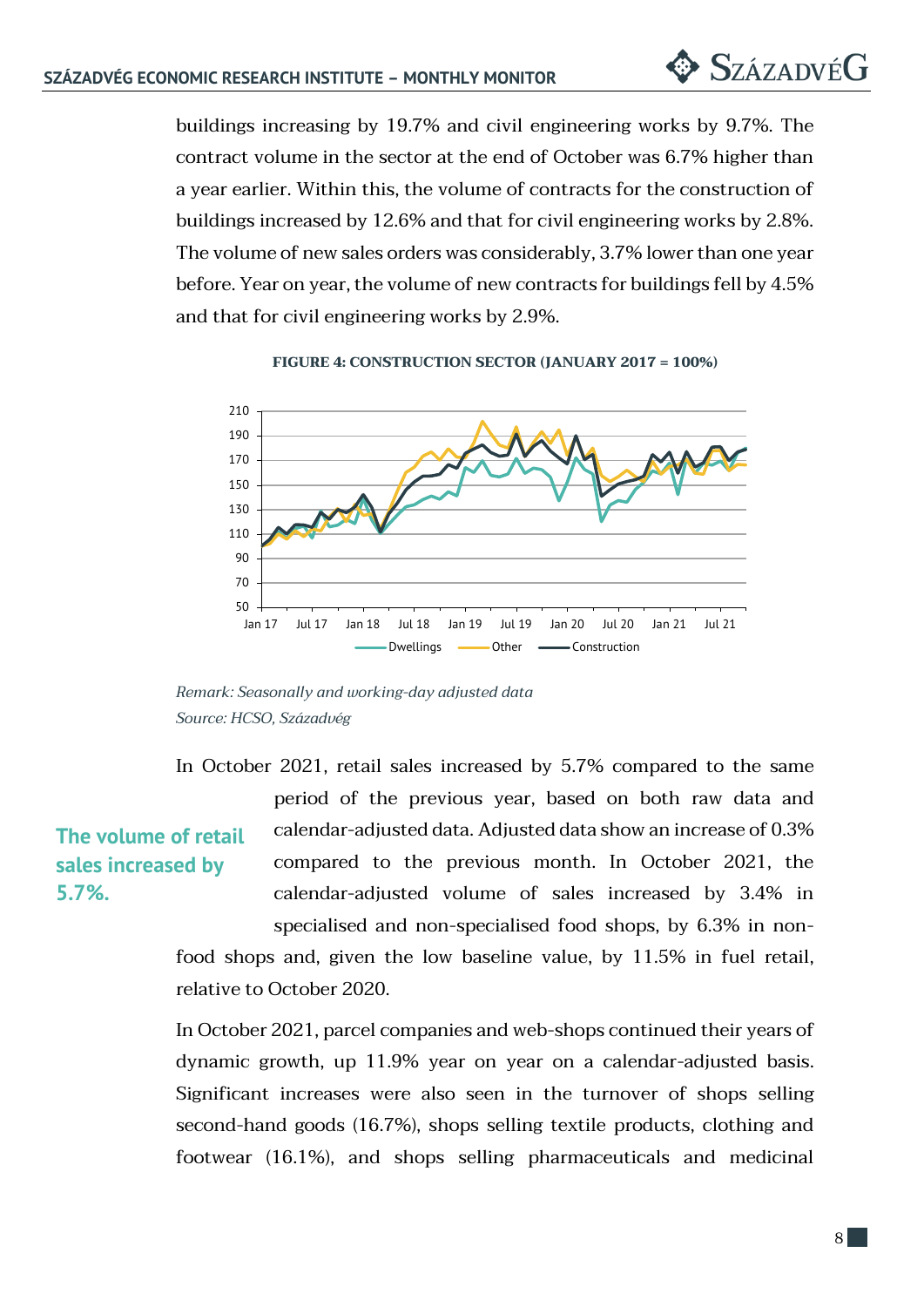products (10.4%). In addition, an above-average increase in sales was also recorded in books, newspapers and stationery (6.8%), perfumes (8.9%), and computers and other manufactured goods (8.0%). The sales of shops selling a mixed range of manufactured goods also increased (by 3.0%), although less than the turnover of retail shops. The sales volume of shops selling furniture and electric goods fell compared to October 2020 (by 8.3%). Calendar-adjusted data show that, in October 2021, sales increased by 4.0% in non-specialised food shops and by 1.7% in shops selling food products, beverages, and tobacco products, relative to the same period of the previous year.

> **FIGURE 5: RETAIL SALES VOLUME (JANUARY 2017 = 100%) AND RETAIL TRADE CONFIDENCE INDICATO**



*Remark: Seasonally and working-day adjusted data Source: HCSO, Eurostat, Századvég*

In the period August-October 2021, the number of employees was 4,648,000, based on seasonally adjusted data. This represents an increase

#### **The unemployment rate fell to 3.9%.**

of nearly 12,000 compared to the previous 3 months and nearly 50,000 compared to the same period last year. Employment has also been accompanied by an increase in activity, up by 10,000 on a quarterly basis and 36,000 on an annual basis. Consequently, the number of the unemployed fell to below 191,000 over the period, while their share decreased to 3.9%. By contrast, the number of employees stagnated at 2,843,000 in September, based on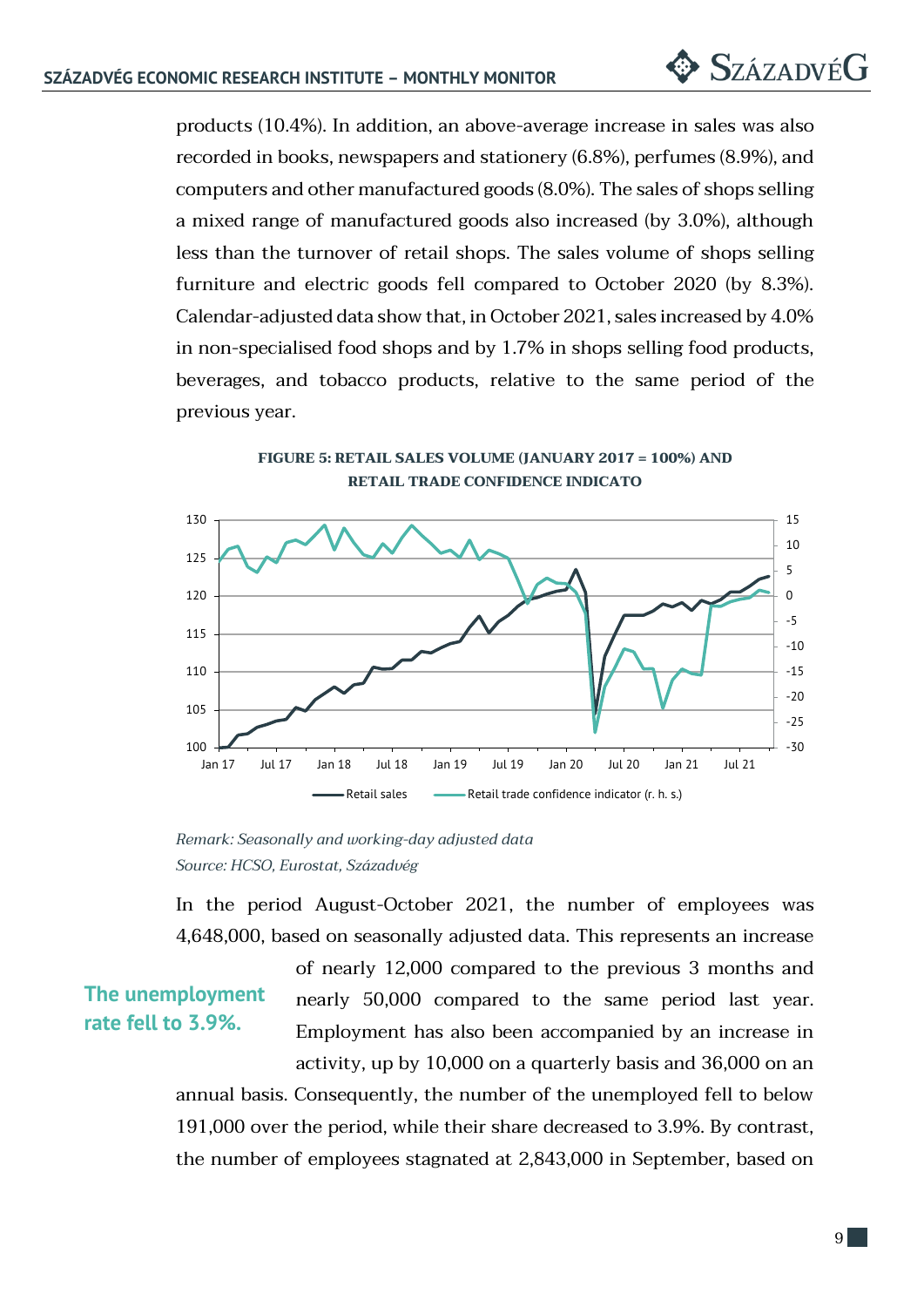seasonally adjusted data, while it increased by nearly 140,000 compared to the same period last year. Compared to August, the number of employees increased by 1,000 in both the competitive sector and the non-profit sector, while the number of employees in the public sector decreased by 2,000. The latter is partly explained by public employment, where the number of employees fell by 1,000 in September compared with the previous month, to below 82,000.



**FIGURE 6: LABOUR MARKET TRENDS (JANUARY 2016 = 0, THOUSANDS OF PERSONS)**

In September, the average gross monthly wage in the national economy was close to HUF 428,100, an increase of 9.1% compared to the same period

### **The median gross monthly wage was close to HUF 350,000.**

last year. The median gross monthly wage was HUF 349,300 in September 2021. The average gross monthly wage increased by 8.0% in the business sector and by 9.4% in the public sector. This is driven by wage increases for doctors,

judges, prosecutors, and nursery workers. The average net monthly wage also increased by 9.1% to close to HUF 284,700, while taking into account tax allowances, it rose to HUF 293,400. However, with inflation rising above 5%, net real wages rose by only 3.4% on an annual basis in September.

*Remark: Seasonally and working-day adjusted data Source: HCSO, Századvég*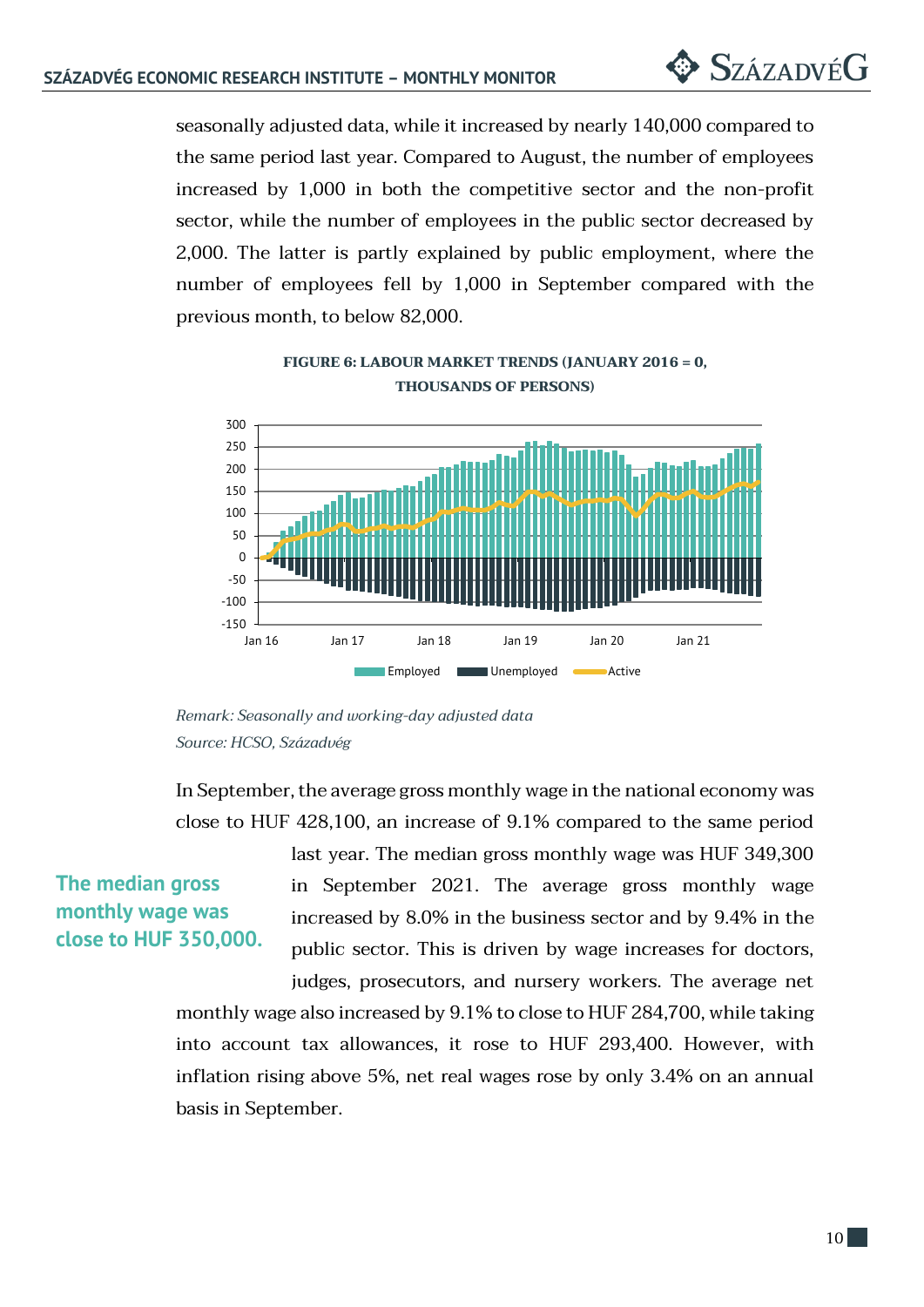



*Remark: Seasonally and working-day adjusted data Source: HCSO, Századvég*

#### **External balance**

#### **The foreign trade balance deteriorated.**

In September, exports of goods were unchanged, while imports increased by 14% year-on-year in euro terms. The foreign trade deficit was, therefore, EUR 128 million, EUR 1.316 million less than in the previous year..

In September, the volume of food imports rose by 3.3% and exports by 0.5% year-on-year. As for energy carriers, imports decreased by 1.3% and exports increased by 7.9%. Imports of manufactured goods were up 1.2% and exports were down 4.5% from a year earlier. As for machinery and transport equipment, imports decreased by 2.1%, and exports by 13.0%.

In October 2021, the EUR value of exports was 0.9% higher and the EUR value of imports was 14.0% higher than a year earlier. The trade deficit in goods amounted to EUR 335 million, which is EUR 1,255 million less than a year earlier.

The current account balance stood at EUR -817.2 million in October 2021. The deficit for the first ten months of this year stands at EUR 2,357.4 million, up from a deficit of EUR 1,650.0 million in January–October 2020.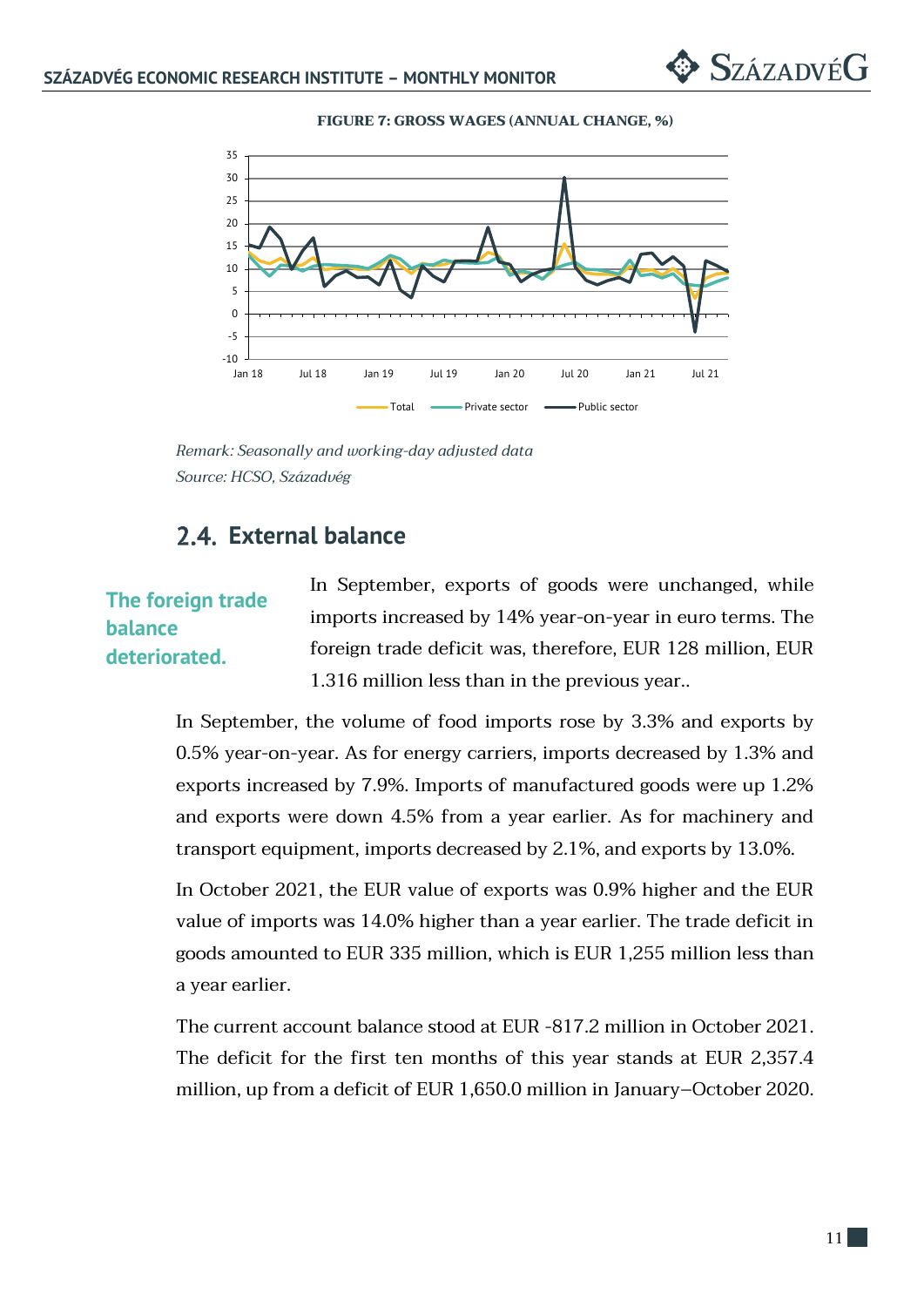

**FIGURE 8: BALANCE OF TRADE (IN MILLION EUR)**

*Remark: The data relating to October 2021 derive from the first estimates. Source: HCSO*

## **Fiscal outlook**

## **The November budget deficit was over HUF 1,000 billion.**

In November 2021, the central budgetary subsystem closed with a deficit of HUF 3,931.3 billion. This is attributable to the general government deficit of HUF 3,610.1 billion, the social security funds subsector's deficit of HUF 347.1 billion, and the extrabudgetary funds' surplus of HUF 26.0 billion.



**FIGURE 9: BUDGET DEFICIT IN JANUARY-NOVEMBER (BN HUF)**

*Source: PM*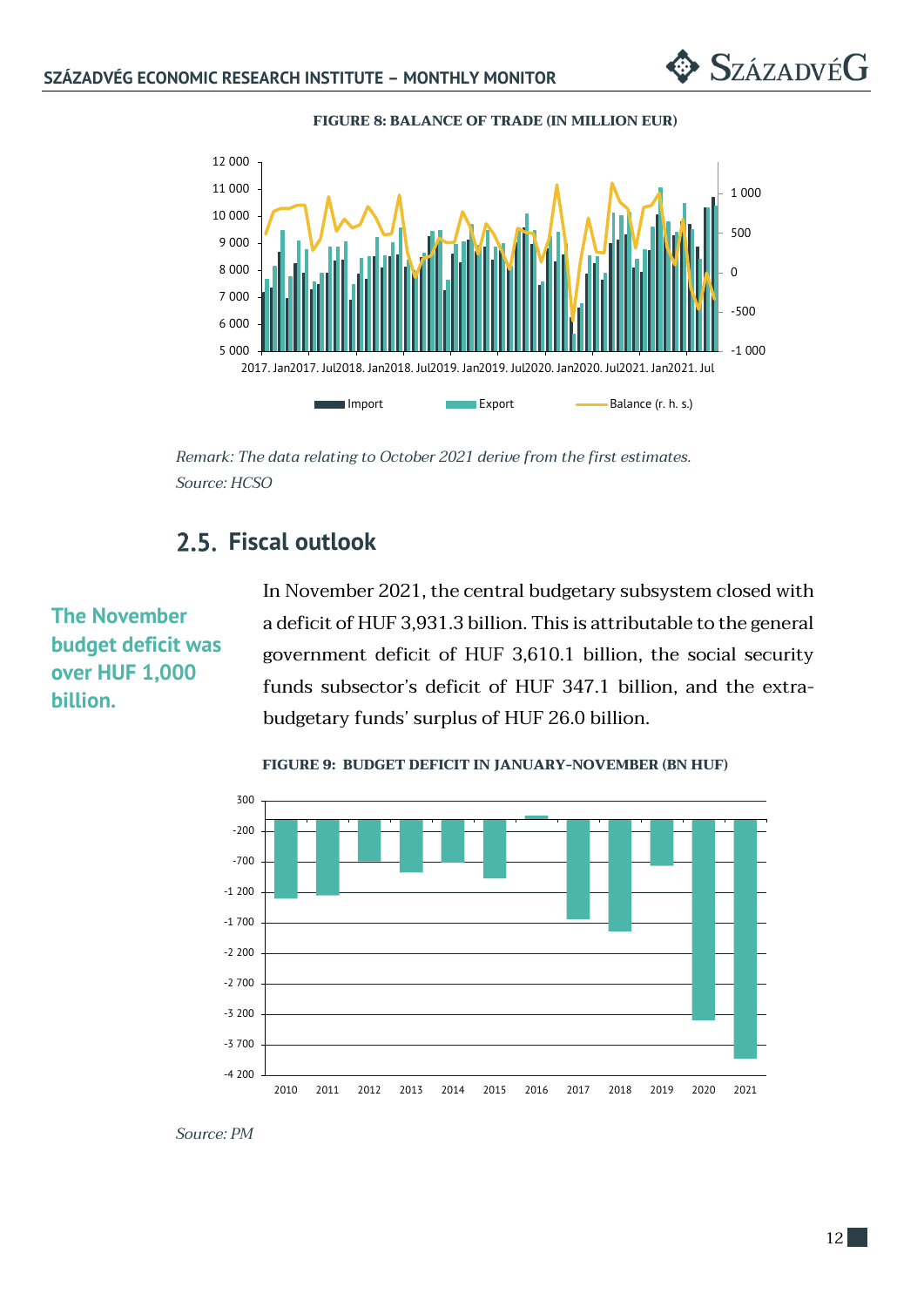In November, cumulative VAT revenues were HUF 708.9 billion (17.3%) higher than in the same period of the previous year, thanks to an increase in VAT paid on domestic, import and tobacco products. Excise duty revenues in January–November 2021 were HUF 38.2 billion (3.5%) higher than a year earlier. Increases in fuel consumption, higher taxes on tobacco products and higher energy consumption have all contributed to this. Personal income tax revenue was also higher on an annual basis in the first eleven months, by HUF 325.2 billion (14.2%). The total amount of social contribution tax and social security contributions collected by the end of November was HUF 274.3 billion (5.6%) higher than between January and November 2020.

Revenue from EU programmes closed at HUF 1,009.2 billion at the end of November 2021, while related expenditure closed at HUF 2,059.2 billion, based on cumulative fulfilment. In domestic spending, pension benefits, which will rise to HUF 3,795.5 billion by the end of November, and preventive health care benefits, which will amount to HUF 1,633.7 billion, are the main items. The former includes expenditure related to the pension correction and the pension premium paid in November, while the latter includes health expenditure related to the epidemic.

## **Monetary developments**

In November 2021, consumer prices increased by 7.4% on average, compared to the same period of the previous year. Over the past year, the

## **In November, prices increased by 7.4%, on average.**

highest price increase was recorded for alcoholic beverages, tobacco products, and fuels. In comparison with the same period of the previous year, the price of alcoholic beverages and tobacco products increased by 11.0% on average, while that of

food products increased by 6.0%. Taking a closer look at alcoholic beverages and tobacco products, one can see that the excise tax increase caused the price of tobacco products to increase by 16.8% as compared to the same period of 2020.

More significant drivers of the 6.0% average increase in food prices were the 9.0% increase in poultry prices, the 28.0% increase in potato prices, the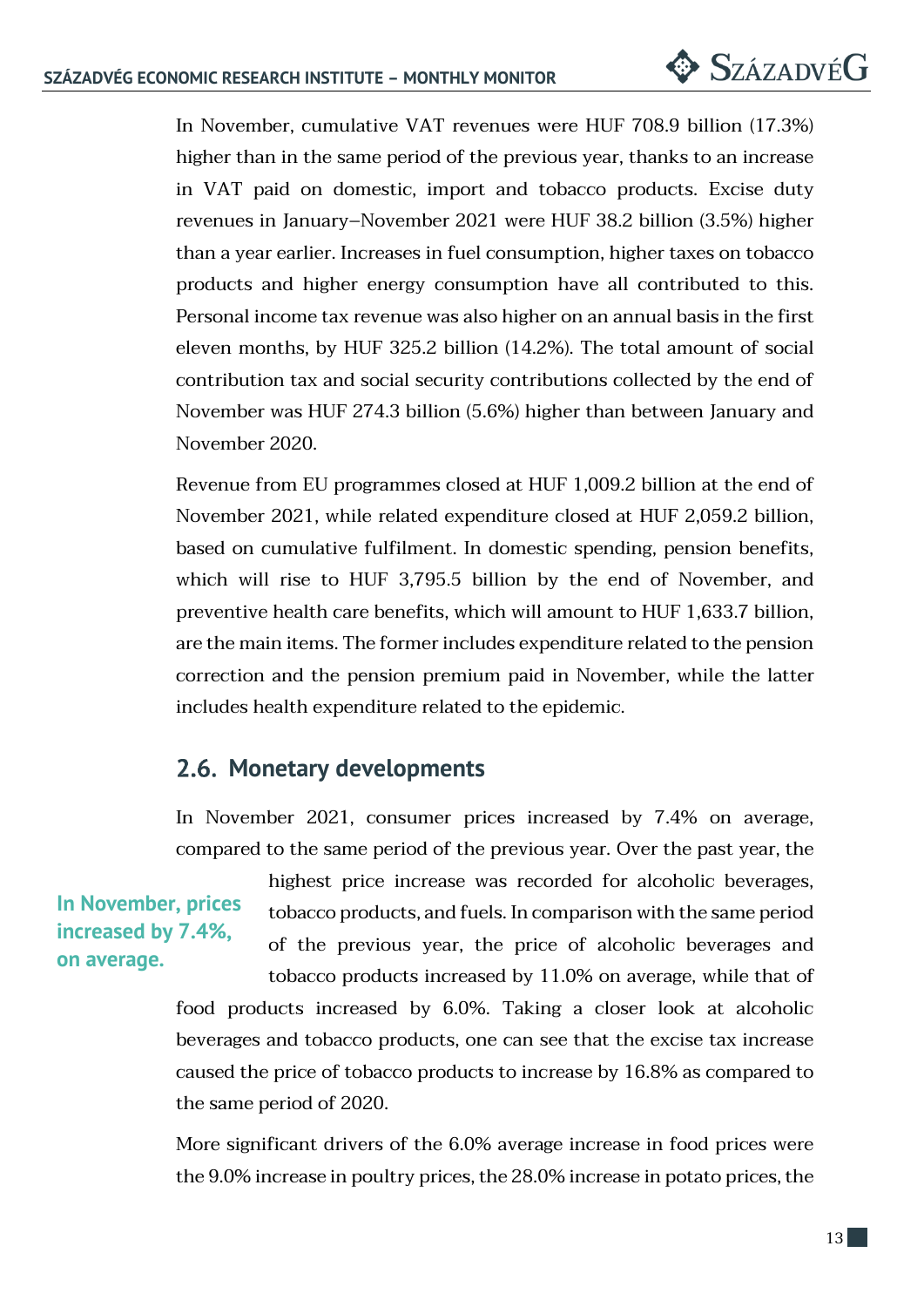10.5% increase in the prices of restaurant meals, the 10.1% increase in preordered menu meals at workplaces, the 12.1% increase in bread prices and the 26.9% increase in cooking oil prices. The latter is driven by the record high price of rapeseed, which is the result of soaring Chinese demand as China rebuilds its large pig population, previously decimated by African swine fever, and which needs large quantities of rapeseed, among other things, for feed. Average food inflation was, however, held back by a fall in the prices of Extrawurst, cold cuts and sausages (-0.8%), salami, dry sausages and ham (-0.5%) and pork (-1.1%) as well as the just 1.9% increase in the prices of fresh Hungarian and southern fruits.

The prices of other products and fuels increased by 15.1% in November, year-on-year. Within this, the price of vehicle fuels increased by 37.7%, mainly explained by the base effect and supply-demand imbalances.

The average increase in household energy prices was 0.9% in November, compared to the same period of the previous year. Within household energy, fuelwood prices increased by 7.4%, coal prices increased by 7.8%, and bottled gas prices increased by 3.9% in a single year. The price of electricity, pipeline gas and district heating remained unchanged.

In November, prices of services increased by an average of 4.6%, mostly driven by a 35.9% increase in motorway tolls, vehicle rental and parking, a 5.7% increase in the prices of health services, a 14.5% increase in home repair and maintenance prices, an 9.1% increase in vehicle repair and maintenance prices, and a 6.1% increase in the prices of personal care services. The average increase in the prices of services was moderated by the stagnation in the price of gambling, a 3.0% increase in the price of condominium common charges and a 1.0% decrease in the price of telephone and internet.

Clothing prices increased by 1.8% and the prices of durable consumer goods increased by 6.6% on average in a single year. Taking a closer look at the latter, one can see that jewellery prices increased by 10.1%, home furniture prices increased by 13.2%, new car prices increased by 7.1% and used car prices increased by 5.3%.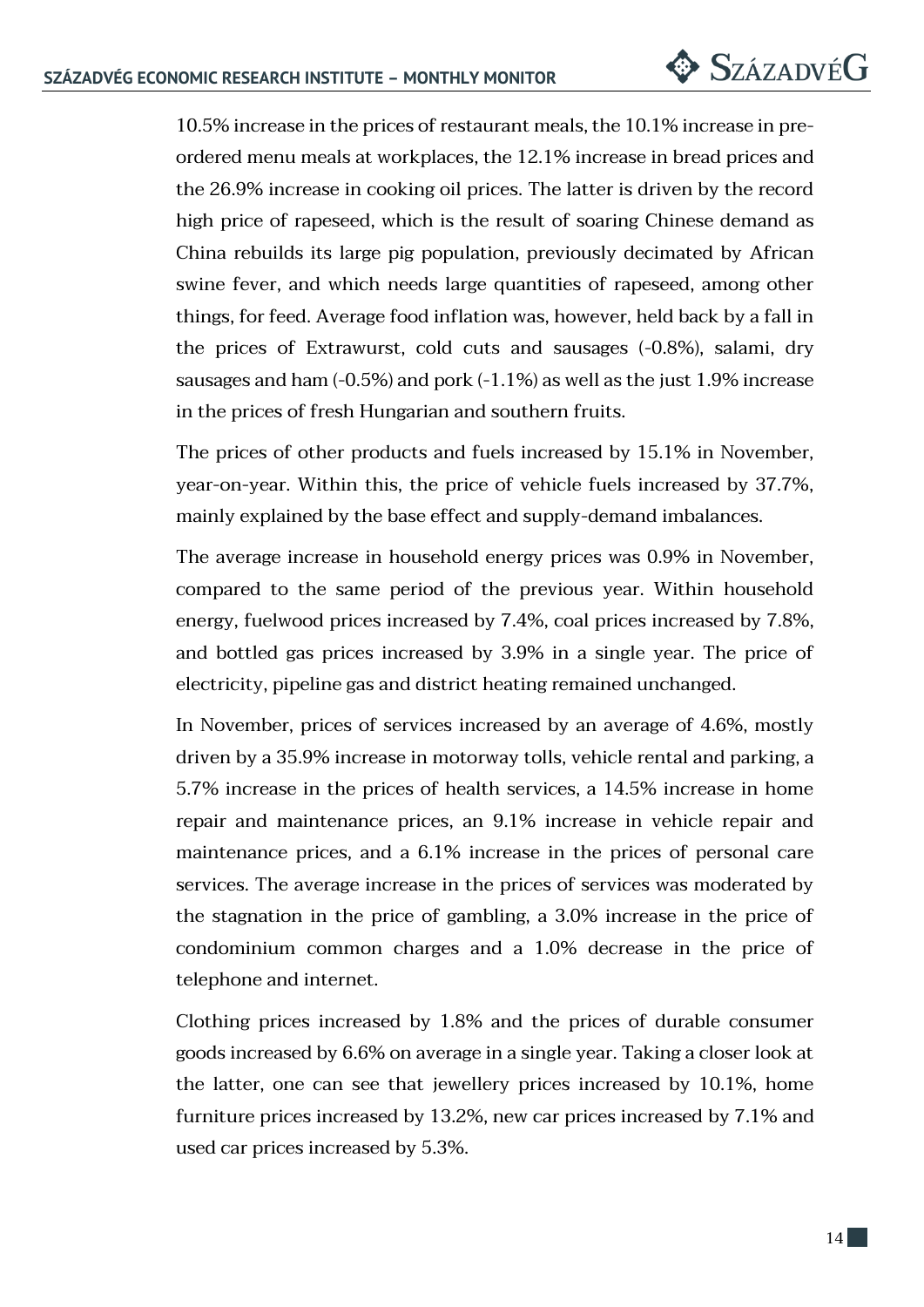#### **FIGURE 10: INFLATION (Y-O-Y, %)**



#### *Source: MNB*

Among the core inflation indicators published by the MNB, the seasonally adjusted core inflation rate was 5.2%, the demand-sensitive inflation rate was 5.1% and the core inflation rate net of indirect taxes was 5.3% in November. The sticky price inflation rate was 6.1% in November.

Both the ECB Board of Governors and the Federal Open Market Committee met in the recent period. Euro area interest rate conditions did not change, i.e. the reference interest rate is still 0.00%, the active and deposit rates of central bank availability are 0.25% and -0.50%, respectively. Furthermore, the Fed's Federal Open Market Committee (FOMC), which decides on interest rates, has not changed its target range of 0%–0.25%.

#### **Long yields in the region have barely changed.**

Exchange rates in the region showed a mixed picture in relation to the euro. The Czech koruna has remained broadly flat, while the Polish zloty has strengthened by 0.4% against the euro over the period. The Czech 10-year government bond yield closed 9 basis points higher at 2.81%, while the Polish 10-year yield closed 13 basis points lower at 3.35%.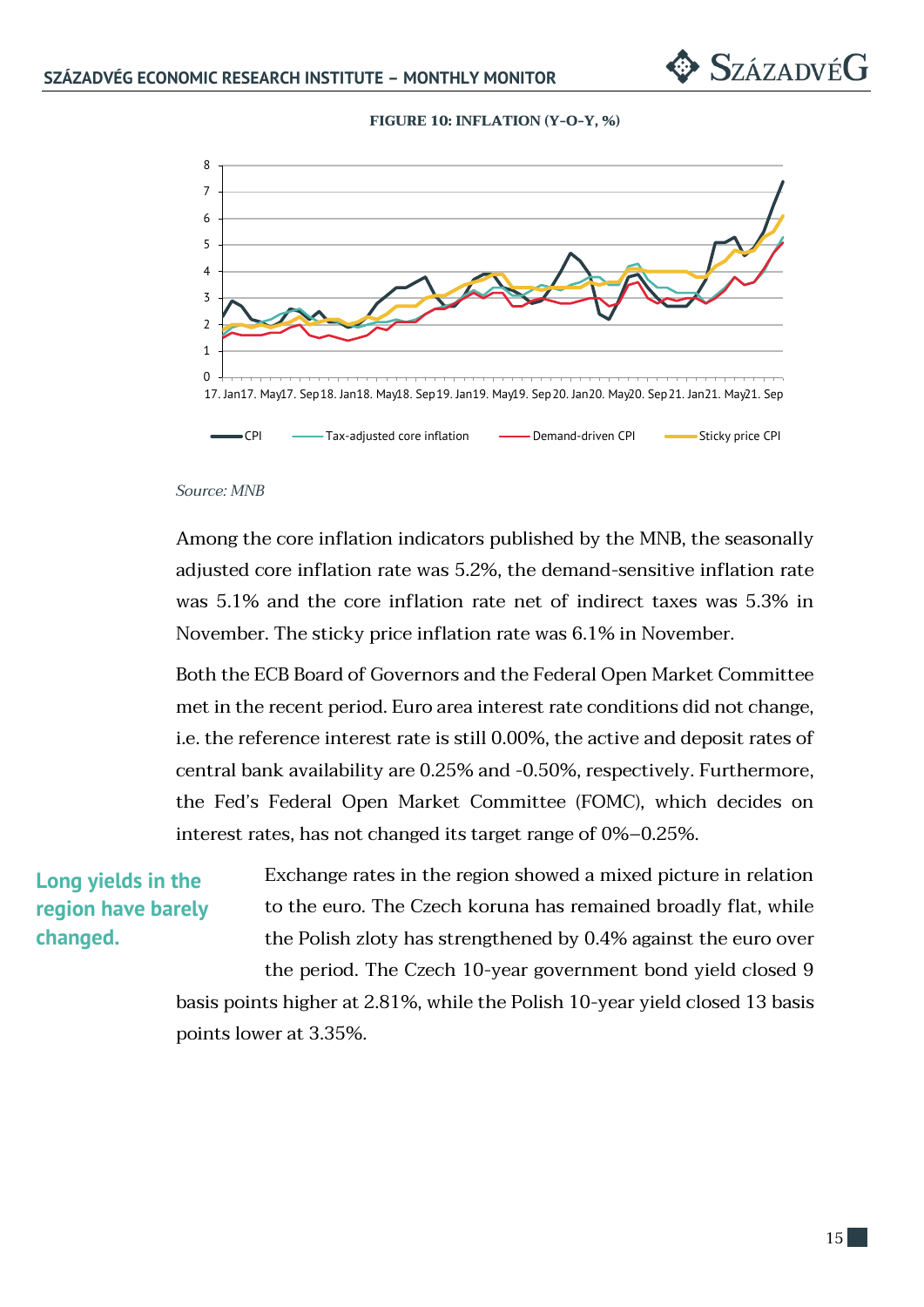

**FIGURE 11: REGIONAL EXCHANGE RATES (START DATE = 100%)**

#### *Source: Refinitiv*

Overall, indicators of the Hungarian financial and foreign currency markets

### **The forint weakened by 1.0% against the euro.**

have shown a mixed picture in the past period. The yield of 5year treasury securities closed at 4.33%, rising 27 basis points. The HUF weakened by 1.0% against the euro, by 1.9% against the Swiss franc and by 1.6% against the US dollar. This means

that on 20 December 2021, one Euro was worth HUF 367, one US Dollar was worth HUF 326, and one Swiss Franc was worth HUF 353. Sovereign debt held by foreigners has recently decreased by HUF 60 billion to HUF 4,431 billion.

At its interest rate meeting in December, the Monetary Council of MNB raised its base interest rate by 30 basis points; the base interest rate is,

#### **The interest rate on a one-week deposit is 3.6%.**

therefore, 2.4%. The Monetary Council of the central bank raised the bottom and the top of the interest rate corridor by 80 and 30 basis points, respectively, bringing the overnight deposit interest rate to 2.4% and the lending rate to 4.4%. The

central bank decides on the interest rate for the one-week deposit facility on a weekly basis, which is currently set at 3.6%, 120 basis points above the base rate. The MNB has increased the effective interest rate by 285 basis points since the start of the rate hike cycle. The asymmetric interest rate corridor defines the overnight interest rates on the interbank market.

The central bank attaches the utmost importance to using its monetary policy instruments to support the achievement of price stability as soon as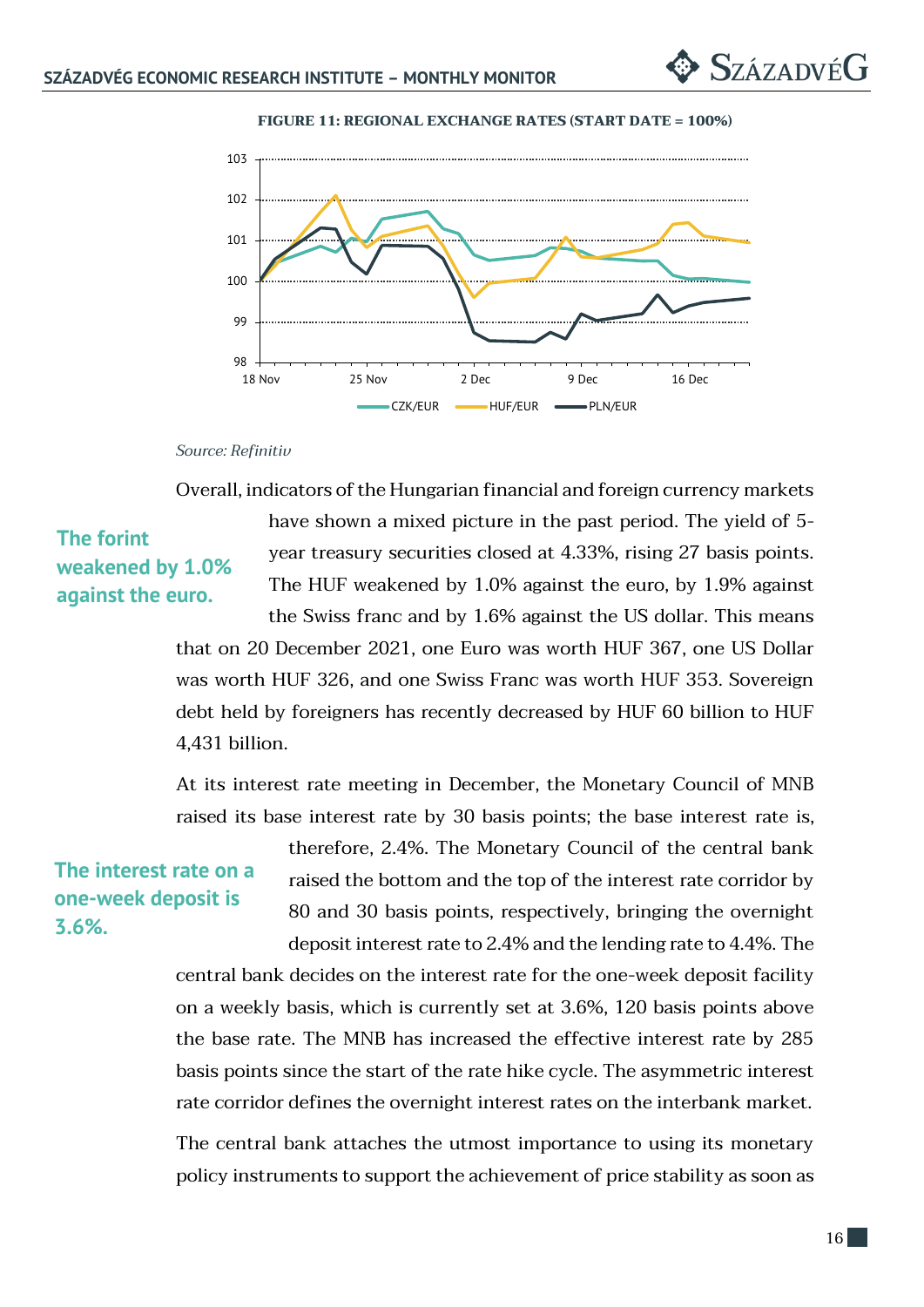possible. To this end, at its meeting in December 2021, the Monetary Council decided to close the government bond purchases and the Bond Funding for Growth Scheme. This means that there will be no new purchases of government bonds, but of course the central bank will continue to hold its government bond holdings until maturity. With regard to corporate bonds, no further corporate bond purchases will be made after the ongoing issuer negotiations, up to capped purchases.

Over the past month in the government bond market, yields for shorter maturities varied between -7 basis points and 9 basis points on the secondary yield curve. This means that the 3-month yield was 2.55%, the 6-month yield was 2.59% and the 1-year yield was 2.77% on 20 December. The 3-year yield increased by 41 basis points to 4.24%. On a month-overprevious-month basis, 5-year yields increased by 27 basis points, 10-year yields increased by 34 basis points, and 15-year yields increased by 29 basis points. These three yields changed, therefore, to 4.33%, 4.45%, and 4.51%, respectively.

Since 3 June 2019, retail investors can buy super government bonds (MÁP+) with a relatively high interest rate that gradually increases during its term, ensuring a total annual yield of 4.95%. On 15 November 2021, the total value of treasury securities held by retail investors was HUF 5,894.13 billion after a HUF 214.05 billion decrease from the HUF 6,108.18 billion level in mid October 2021. In a high inflation environment, more people are choosing government bonds that track inflation and thus offer a fixed real interest rate.

The share of foreign currency debt in the sovereign debt changed to 20.98% in October (corresponding to an increase of 0.15 percentage points), which is above the upper edge of the range (10–20%) specified in the financing plan for 2021 of the Government Debt Management Agency Ltd.

No major international credit rating agency has recently announced a date for a change or confirmation of the risk rating of Hungarian sovereign debt. The rating of Hungary's sovereign debt is currently unchanged at Baa2 with stable outlook with Moody's, BBB with S&P and BBB with Fitch. Thus, all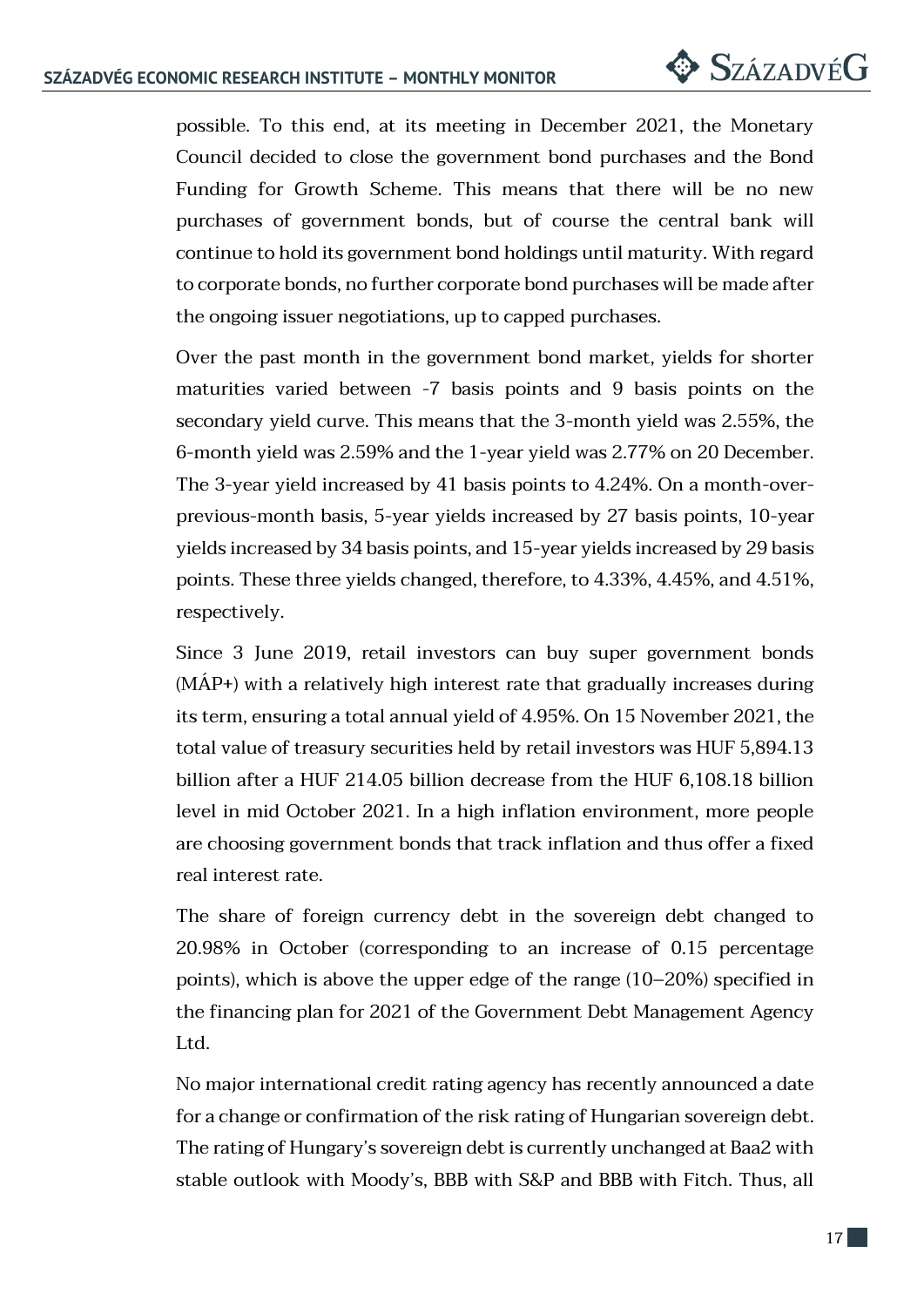three major international credit rating agencies have a risk rating for Hungarian treasury securities that is one category above the lowest grade that is still recommended for investment.



#### **FIGURE 12: THE HUF YIELD CURVE (%)**

*Source: ÁKK, Századvég*

Seasonally adjusted data show that the net borrowing of HUF loans in the business sector was HUF 59.7 billion in October 2021. Net repayments of

**Corporate HUF loans increased, while foreign currency loans decreased.** 

foreign currency loans amounted to HUF 11.9 billion in the tenth month of the year, meaning that the aggregated value of corporate foreign currency loans, i.e. the exposure to foreign exchange risk, decreased. Total net borrowing, based on seasonally adjusted data, amounted, therefore, to HUF 57.4 billion in October. Corporate borrowing in the euro area was EUR

18.867 billion in October 2021.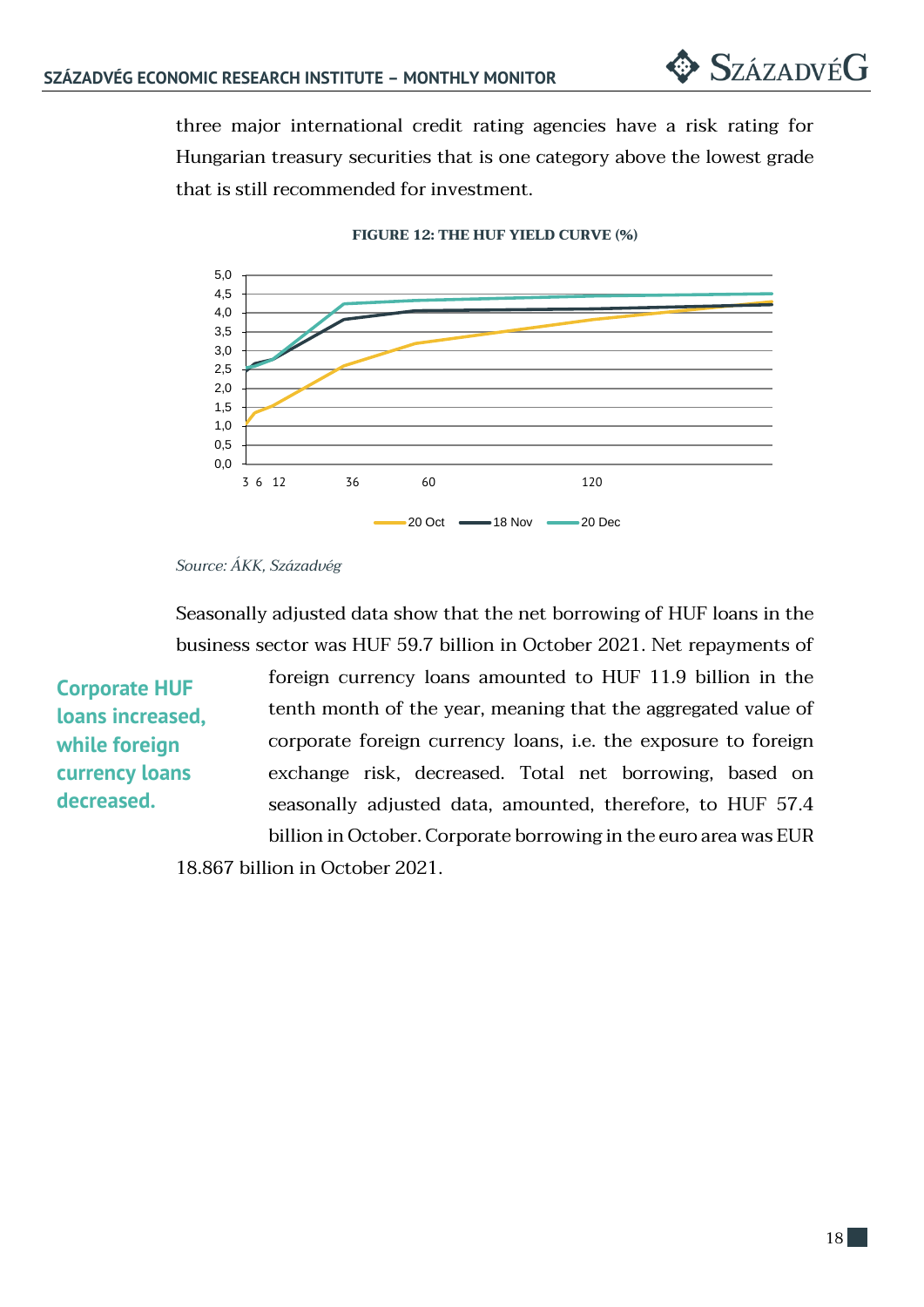$\diamondsuit$  SzázadvéG





*Source: MNB, ECB*

In October, the value of gross loan placement in HUF over and above bank overdrafts was HUF 97.8 billion, which is HUF 14.1 billion more than the amount of the previous month. The sum of newly granted euro-loans was HUF 61.3 billion, which is HUF 43.7 billion more than the figure for September.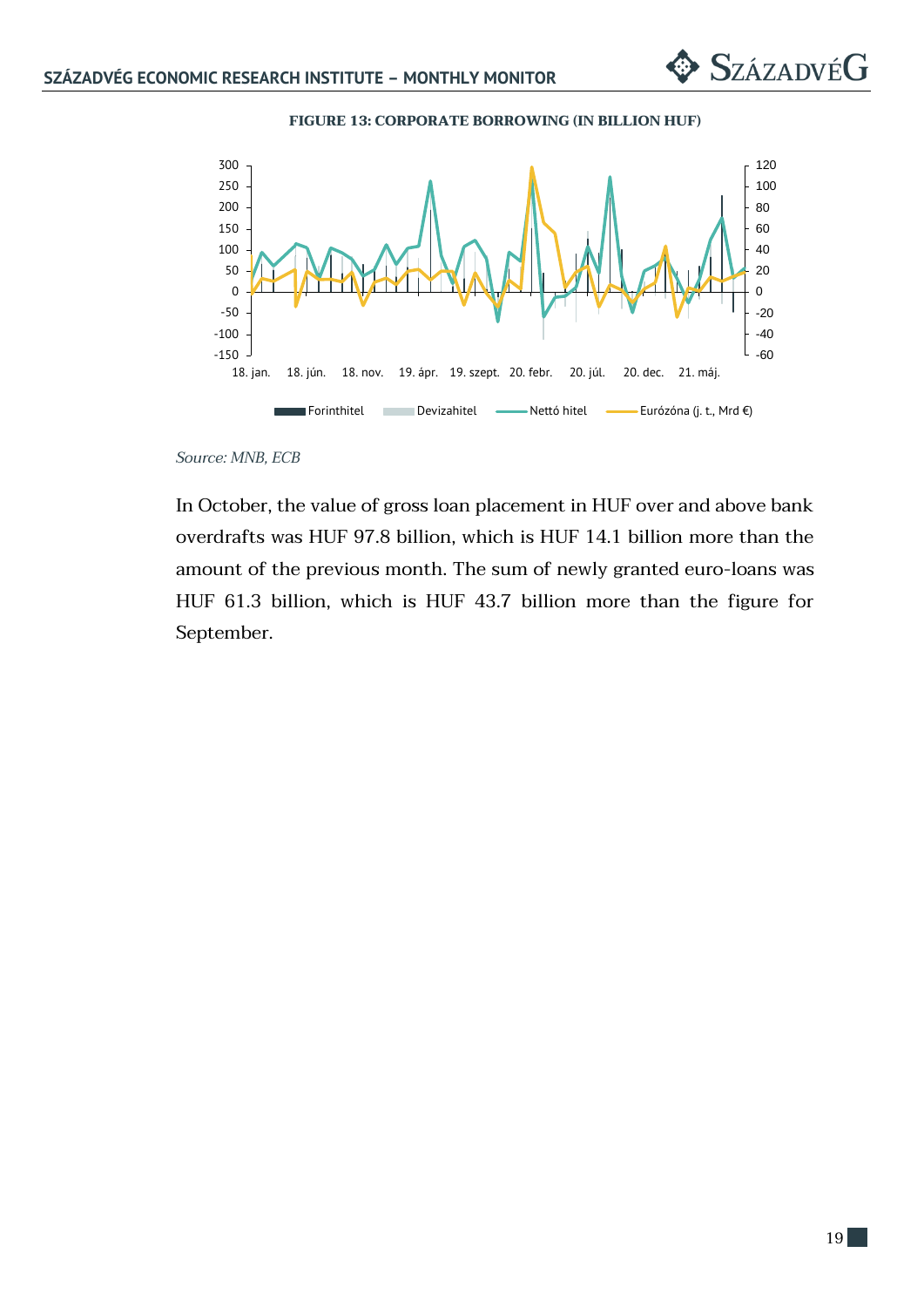# **3. Macroeconomic forecast of Századvég Economic Research**

**Economic growth could reach 5.3% next year.**

According to our latest forecast, the Hungarian economy could expand by 6.6% this year, 5.3% next year and 4.8% in 2023. This year's growth is, therefore, robust due to the rebound in the economy, although the disruption in international supply chains is holding back the performance of manufacturing, especially the automotive sector. Economic growth will be driven more by domestic demand in the early part of the forecast period, while in 2023, as supply chains recover and investments turn productive, the contribution of net exports to growth could be positive.

Household final consumption expenditure is expected to grow by 3.3% in 2021, 7.4% in 2022 and 3.7% in 2023. Growth next year will rely heavily on the base effect (we no longer expect restrictive measures like this spring), high employment, an expected substantial rise in real wages supported by labour shortages and a sharp increase in the minimum wage, as well as a reduction in taxes on labour, and significant government transfers (such as tax refunds for families).

Although the government has postponed some investments due to budget deficit cuts and capacity constraints in the construction sector, the start of the new EU budget cycle and rising business investment could boost investment volumes by 8.8% this year, 6.4% next year and 7.5% in 2023. The investment rate could, therefore, remain high for a long time, and business investment could later improve on the export side.

However, it is only from 2023 onwards that net exports will be able to positively influence growth again: while in the first half of this year their impact on growth was positive, from the third quarter onwards this effect has turned negative, due to strong domestic demand and difficulties in the manufacturing sector. With the recovery of supply chains and international tourism, we expect a positive contribution to growth in 2023.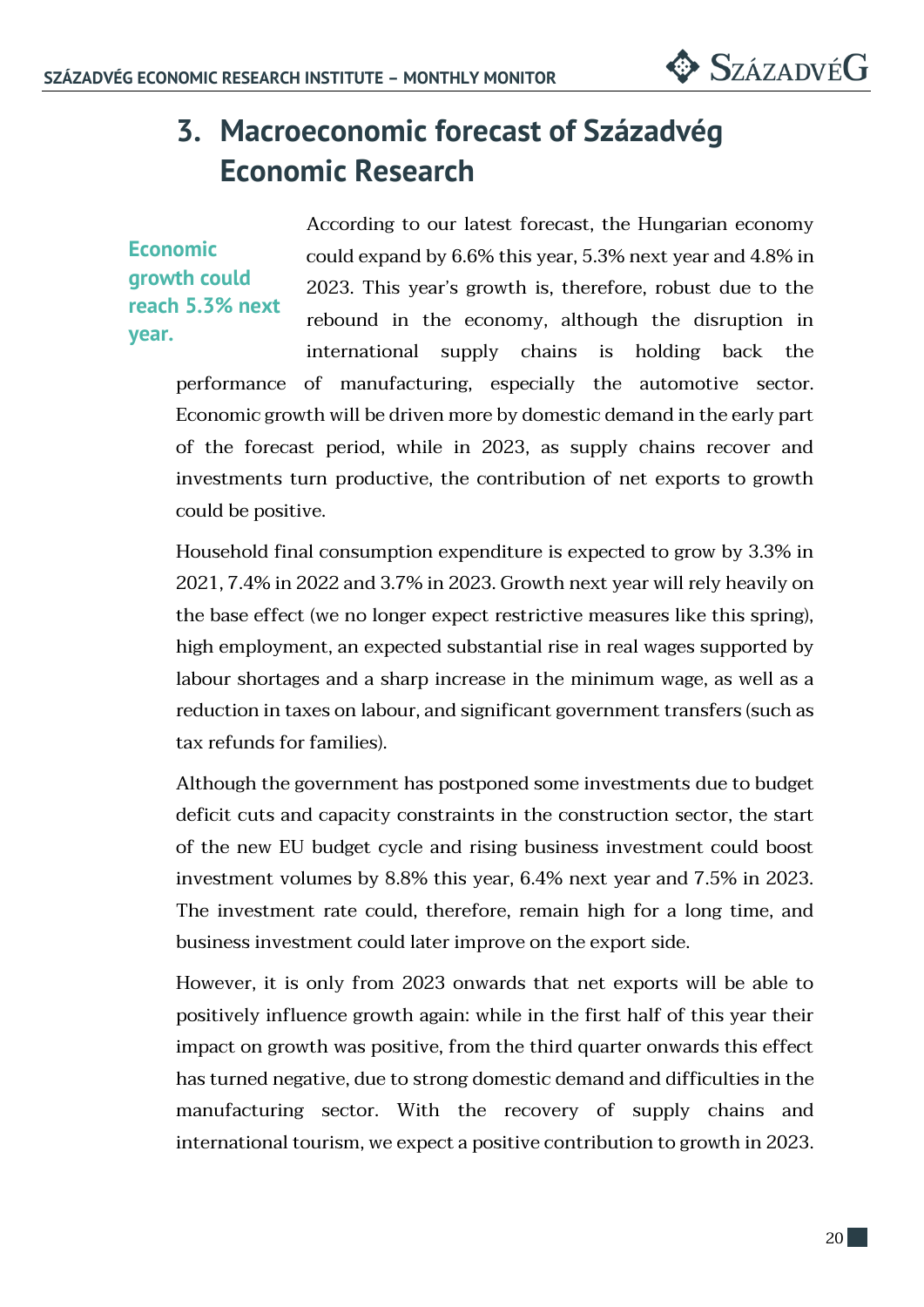Inflation has recently risen to over 7%. This was largely driven by international factors (rising oil prices, energy prices, supply chain disruption) and to a lesser extent by domestic factors (strong demand, weak forint exchange rate, increase in excise duties on tobacco products). The rate of monetary deterioration is expected to moderate slowly over the next period, from 5.1% in 2021 to 5.3% in 2022, before slowing to 3.7% in 2023. This means that we expect a stabilising external environment and tighter fiscal and monetary policy to stabilise or moderate price increases. The main risks related to monetary deterioration are the incorporation of high past inflation into expectations and changes in international trends. With inflation higher than usual in recent years, but not historically high, real wages could continue to rise, by 5.7% in 2022 and 6.7% in 2023, according to our estimates.

In the wake of deteriorating inflation data, the central bank has started to tighten monetary policy over the past six months, with a steady stream of small interest rate hikes and the withdrawal of asset purchase programmes from its nonconventional toolkit. We expect the tightening to continue in the near future, but at a slower pace than before. Monetary policy will therefore be tighter than so far, but the real interest rate will remain negative even in 2022, so it will not be tight in any case.

Fiscal policy has also changed its tune, with the Ministry of Finance announcing that the deficit planned for 2022 could be 1 percentage point lower than originally foreseen in the Act on the Budget, at 4.94%. This is certainly welcome, as the rebounding economy does not require the same level of budgetary resources as before, and lower spending will help to improve the balance indicators (inflation, current account, budget balance). At the same time, the 4.9% deficit is not considered overly stringent and will only be gradually reduced to maintain growth. We estimate that the budget deficit could be 5.2% of GDP in 2022 and 3.5% of GDP in 2023, while the sovereign debt to GDP ratio could fall from 79.9% at the end of this year to 75.0% over the next two years.

We therefore expect the Hungarian economy to continue its dynamic growth once it has overcome the pandemic. However, there are risks: for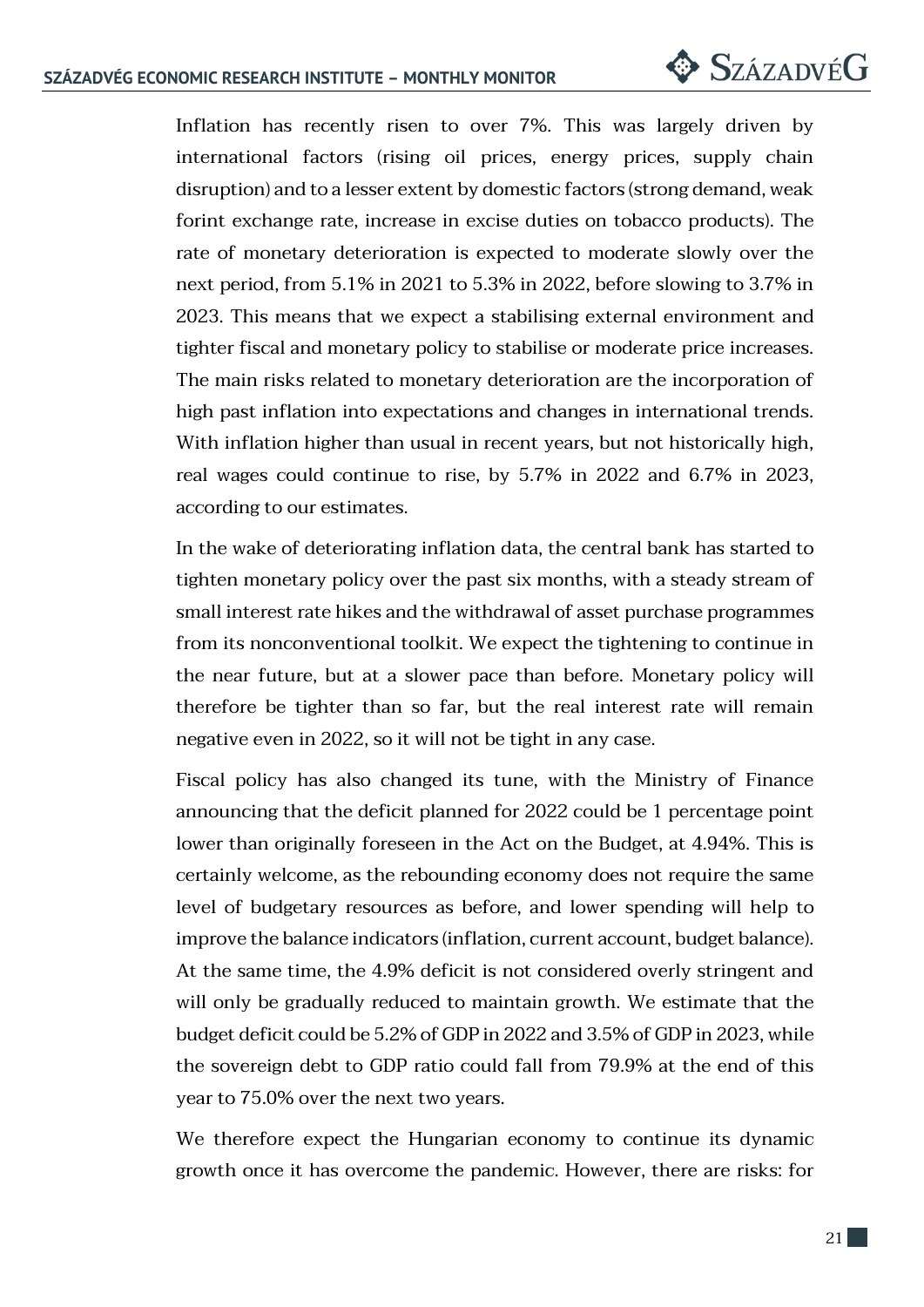example, how the pandemic will evolve in the future in Hungary and abroad, when supply chains will be restored, and what will happen to energy prices.